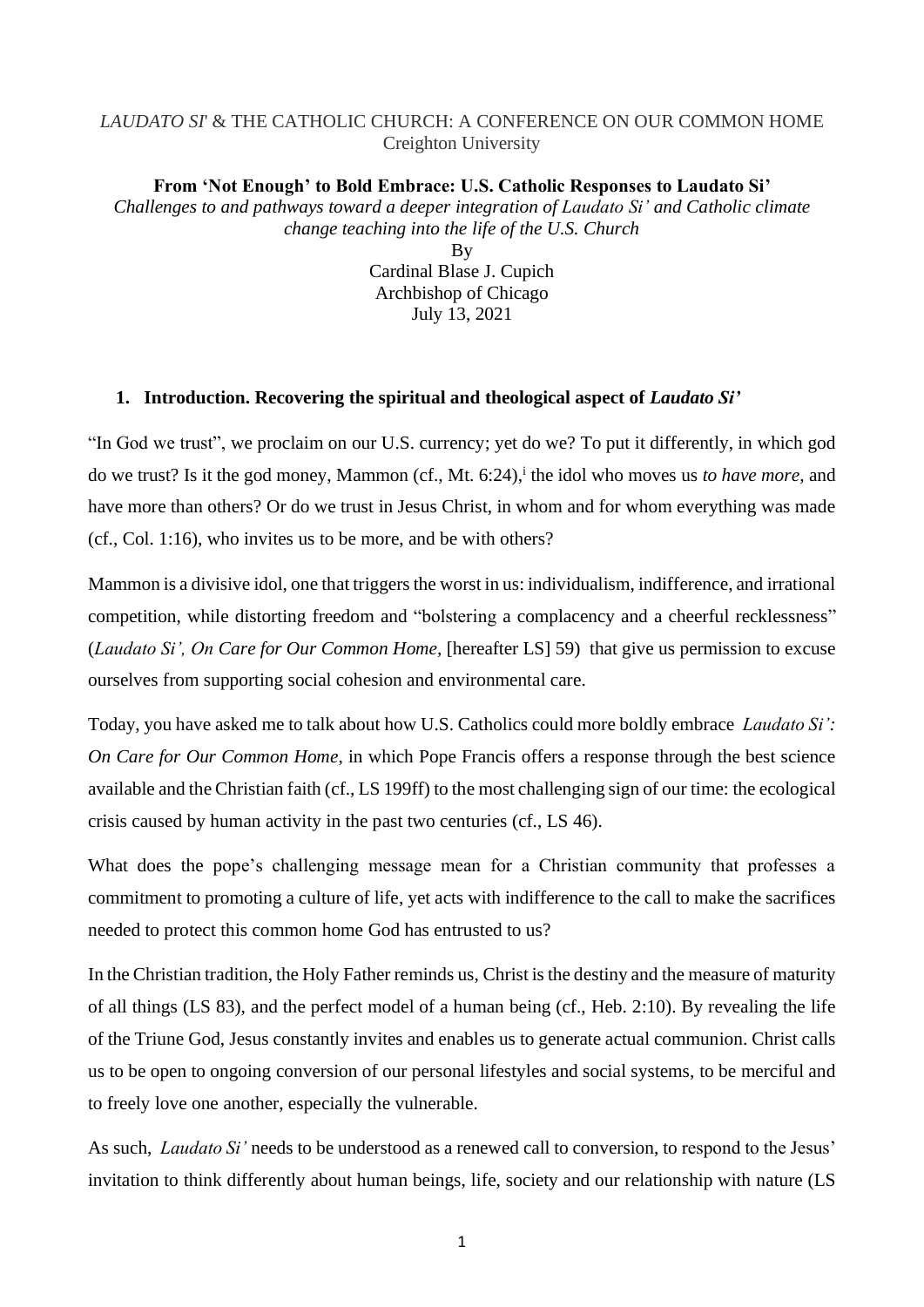215): The first conversion involves a shift that affects our politics by moving from an economic model of development to one that emphasizes integral human development (cf., LS 13); a second conversion leads us to become more aware of the interconnectedness of creation and the need for global solidarity through ecological education that is both informational and formational and a third conversion, which is fundamentally spiritual (LS 220ff.), provides us both passion and motivation in taking up the challenges we face. So, let's briefly look at each of these conversions.

## **1. FROM ECONOMIC DEVELOPMENT TO INTEGRAL HUMAN DEVELOPMENT**

In *Laudato Si'* Pope Francis recovers from our theological tradition the intrinsic interconnection that exists among ourselves, Creation and the Creator (cf., LS 66). In doing so, he urges us to remember our place in God's Creation as an integral component of the Earth's ecosystem. In the beginning, when God created the universe, He saw the goodness of Creation. All of this goodness was entrusted to humans, the only creatures created "in God's image and likeness… man and woman" (Gn 1:27), who were put "in the garden of Eden to till it and keep it" (Gn 2:15),  $\ddot{a}$  meaning to live from it but also with it, and to take its fruits while caring for it (cf., LS 67).

Somewhere along the way, we have forgotten the sacred relationship that binds us with nature. We falsely have come to believe that we have absolute dominion over the Earth and can exploit it at will. This "is not a correct interpretation of the Bible as understood by the Church" (LS 67), the pope observes. We are called to love and care for the planet, not to treat it despotically. "We are not God" (LS 67), hence we are not at the center of Creation. We are an important part of it, and in fact, are dust of the Earth (cf. Genesis 2:7) for our very bodies are made of her elements." (LS2) The cry of the Earth now stirs our consciences to "acknowledge our sins against Creation." (LS 8)

This "Promethean vision of mastery over the world" (LS 116), as Pope Francis calls it, not only has had an impact on how we treat creation but is at the heart of the world's economic crisis, for we have come to adopt the false idol of economic growth as the sole purpose and overarching desire of society. The desire for money has fomented division between winners and losers, where "the winners take it all". Having experienced the benefits of economic progress, so many of us turn a blind eye to the consequences this way of living has on people, our planet and our own spirituality. By adopting this one-dimensional approach to the economy, we have fallen into the misconception that material growth is synonymous with human development. By neglecting the relational, spiritual, and emotional dimensions of development, we have inflated our desires and our greed for *more*: more income, more growth, more possessions; and more than others, expanding competition over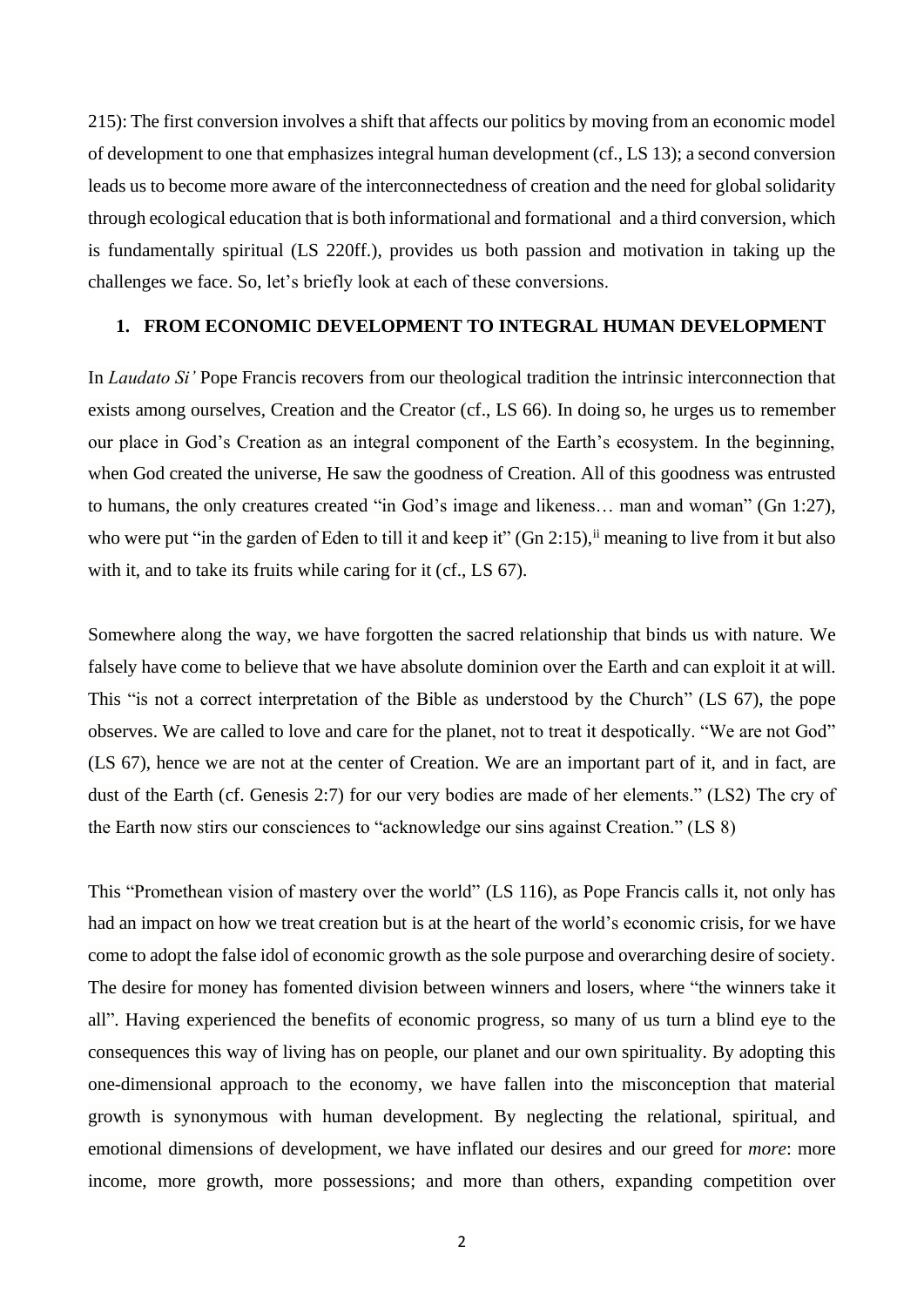cooperation. This paradigm has infiltrated all aspects of our lives and convinced us of the "*myth of progress*" (LS 78), the illusion that we are free to exploit the Earth for personal and national economic growth, without considering the lasting consequences of our exploitation.

The need of a new vision of the economy, the environment and global solidarity comes into view as we look at the crises confronting the human family<sup>iii</sup> over recent decades. In 2008-2009, we suffered a severe financial crisis that spread throughout the globe. This crisis was an opportunity to overhaul the global financial system and align it more closely with the real economy and the common good (cf., LS 109). Unfortunately, since the 2008 Recession, a widening of the wealth gap has worsened inequalities, which continue to tear at the fabric of humanity.

In 2015, world leaders, "painfully aware*"* (LS 19) of the effects of our economic choices on our common home, moved to act. On behalf of more than 190 countries, they signed the historic Paris Agreement, which set a sustainable global agenda and goals. Fortunately, our country has re-joined this effort, although, despite this hopeful opportunity to change our development model, some polluting countries, including the United States, have been reticent to live up to their commitments for the Sustainable Development Goals.

That, of course brings us to *Laudato Si'* when Pope Francis, in that same year, 2015, warned us about the lack of leadership and the weak political responses to the social, economic and ecological crises (cf., LS 54). He provided a thorough analysis, with the help of many conferences of bishops worldwide, including the U.S. Conference of Catholic Bishops (USCCB) (cf., LS 52),<sup>iv</sup> urging, as did St. John Paul II years ago, the need for a "global ecological conversion", both personal and structural. Sadly, however, we in this country have not, for the most part, taken this invitation to heart.

Pope Francis invites us to explore new ways of understanding progress, different from the "myth of progress" (cf., LS 16). Particularly, this means an economy "which favors productive diversity and business creativity" (LS 129) while developing practices that preserve nature's gifts for generations to come (cf., LS 180-1). Ultimately, in the words of Pope Emeritus Benedict XVI, the conversion of the economy requires "eliminating the structural causes of the dysfunctions of the world economy and correcting models of growth which have proved incapable of ensuring respect for the environment" (LS 6) (cf., LS 2). For that to occur, the economy should serve society and political life, not the other way around (cf., LS 189).

What becomes clear in this analysis is that this misconception of development goes hand in hand with a distortion of freedom (cf., LS 6; 105), which has impacted our approach to politics. While the sense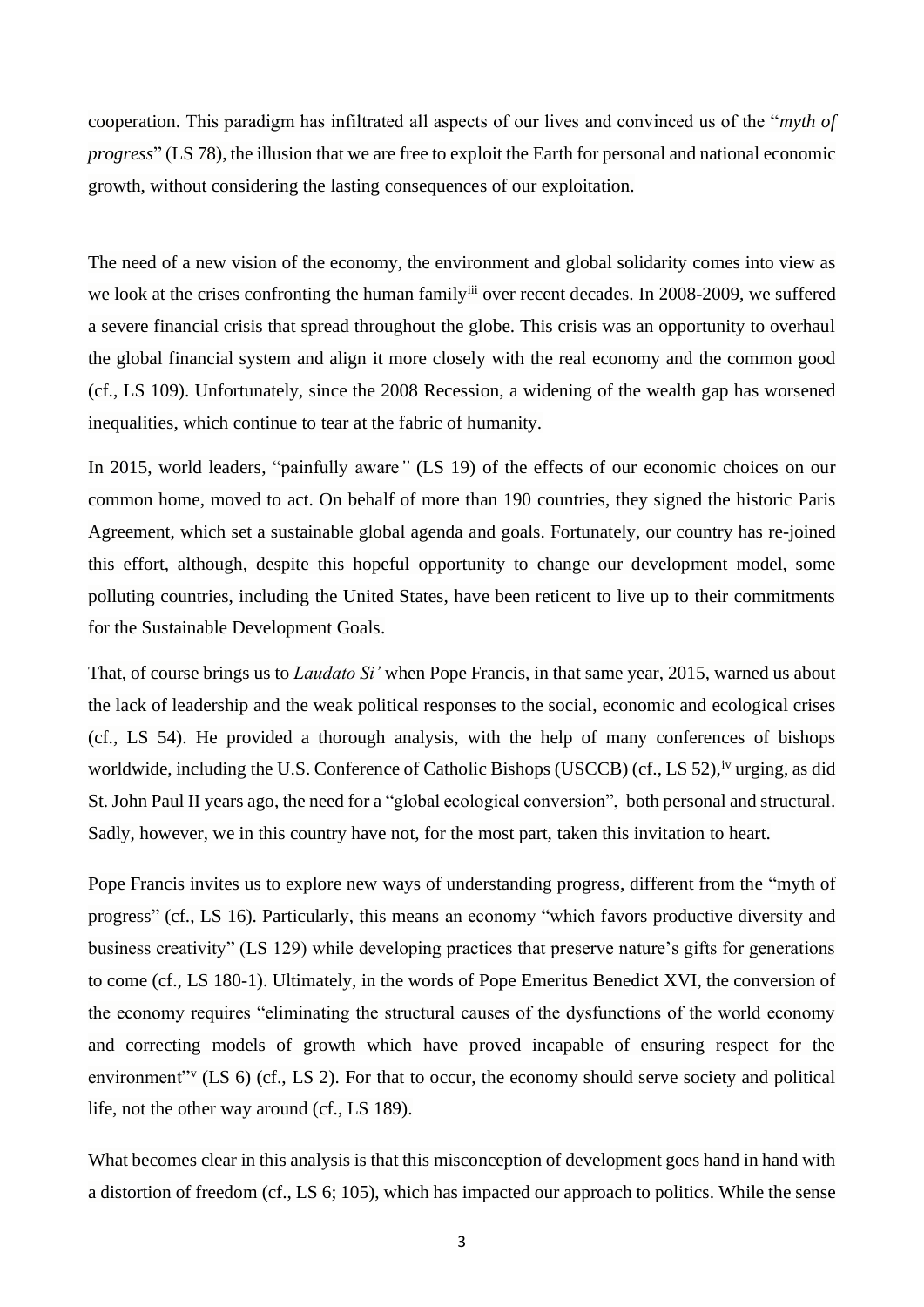of absolute freedom without responsibility has led us to take from the Earth more than we need, it has also alienated us from our fundamental identities as brothers and sisters of the same human family. Let us be clear. Sharing, solidarity, and communion are neither anti-freedom values nor the basis of an anti-American "socialist" plan. They are first and foremost Christian values, deep human values that are vital for actual human development.

What is needed are new political systems "capable of reforming and coordinating institutions" (LS 181) and producing policies that are "far-sighted […] and interdisciplinary" (LS 197) systems that intrinsically include the notion of justice. We also need bold politics capable of challenging longstanding idols and free-market fundamentalisms, while also maintaining integrity and transparency (cf., LS 182; 189). Above all, we need open, participatory and inclusive political systems that involve all forms of wisdom (cf., LS 63). Each of us must take responsibility for effecting change by becoming involved in the political process and by advocating for full participation of all citizens by protecting voting rights.

We have arrived at a turning point in history and must make some hard decisions, especially given how the COVID-19 pandemic has complicated these longstanding crises. The pre-existing socioeconomic, ecological and political crises are even more exacerbated as we see in underfunded public services, over-financialized economies that encourage perpetual risk-taking, continued environmental degradation and, worst of all, the absence of global solidarity.

That is why we must pause and reflect on our choices both communally and personally, for our current lifestyles and policies are inextricably linked with the current model of development. Our every action is relevant, since small gestures of love help change the world, Saint Thérèse of Lisieux reminded us (cf., LS 230). As St. Francis of Assisi said, let us bring light where is darkness, and hope where there is despair.

But to give space for God's light, each of us must at the least reject all attempts to divide us as a people. That would be a great place to start. We have to understand, as the Holy Father reminds us that "we are faced not with two separate crises, one environmental and the other social, but rather with one complex crisis which is both social and environmental" (LS 139).

## **2. CONVERSION THROUGH ECOLOGICAL EDUCATION**

To sustain a process of global ecological conversion, we must prioritize education about ecology and the human place in Creation. For *Laudato Si',* this education involves becoming familiar with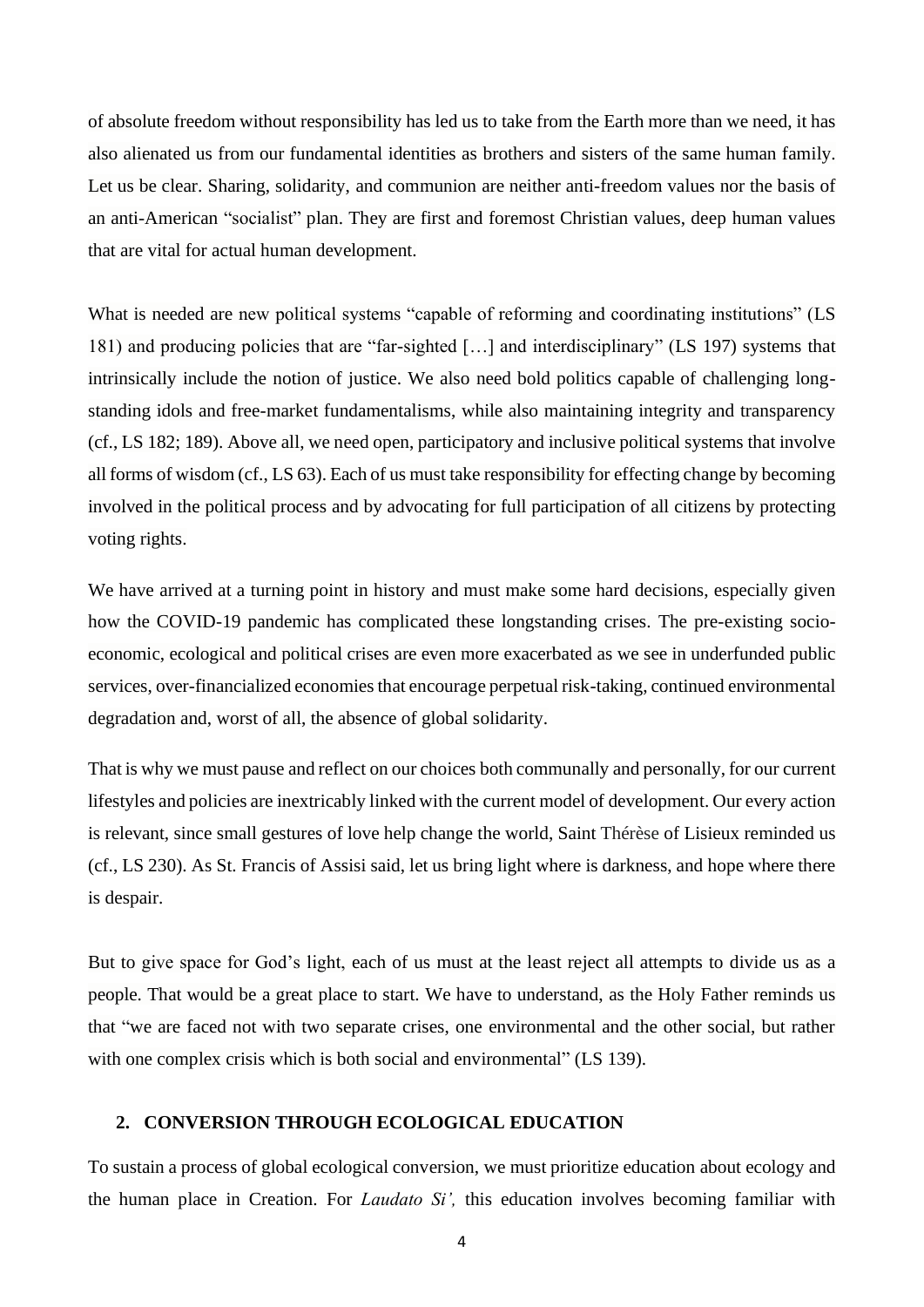scientific information and raising our consciousness about the complex issues involved: environmental justice, pollution, climate change, potable water access, biodiversity, and the breakdown of society amid global inequality. Could we not begin this education in our parishes, schools and universities by arranging for small group gatherings to take up this dialogue?

But, information about ecology is meaningless without the values needed to make important choices. Education is incomplete without formation, that is cultivating social virtues that help people make selfless ecological commitments (LS 211). To be complete, ecology education must provide a critical understanding of the "myth" of a modernity grounded in a utilitarian mind-set, e.g. individualism, unlimited progress, competition, consumerism, the unregulated market, etc. (LS 210).

Ecological education also involves promoting a new way of thinking about human beings, life, society and our relationship with nature (LS 215), which aims to promote a simpler and more "grateful" way of living, concerned with the needs of the poor and the environment (LS 214). While this kind of education aims at forging a "culture of love" and care (LS 213) in each of us, a true ecological conversion will require the conversion of our national and international cultures that promotes a "new universal solidarity" (LS 14) and counters the laws of the market (LS 30) and "self-interested pragmatism" (LS 215). Pursuing the moral dimensions of culture has the promise of urgently moving society forward "in a bold cultural revolution" (LS 114).

#### **3. A SPIRITUAL CONVERSION THAT PROVIDES PASSION AND MOTIVATION**

Radical systemic change will not come – let alone be sustained – by mere political, economic or scientific arguments (cf., LS 202). What is needed is a conversion of the heart. In this regard, we as Catholics have much to contribute, since "authentic faith … always involves a deep desire to change the world, to transmit values, to leave this earth somehow better that we found it" (EG, 183).

Christian spirituality provides passion to care for and protect the world and all humans and impels us to reconcile our personal values with our everyday practices. Christian spirituality "proposes an alternative understanding of the quality of life and encourages a prophetic and contemplative lifestyle… marked by moderation and the capacity to be happy with little." (LS 222). As such, Christian spirituality ignites personal and social love (cf., LS 231), because it favors "sobriety and humility" at a personal level (LS 224), while increasing "the capacity for living together in communion" (LS 228), moving from indifference to loving awareness, and from individualism to solidarity (cf., LS 220). And finally in our worship, Christian spirituality recovers our capacity to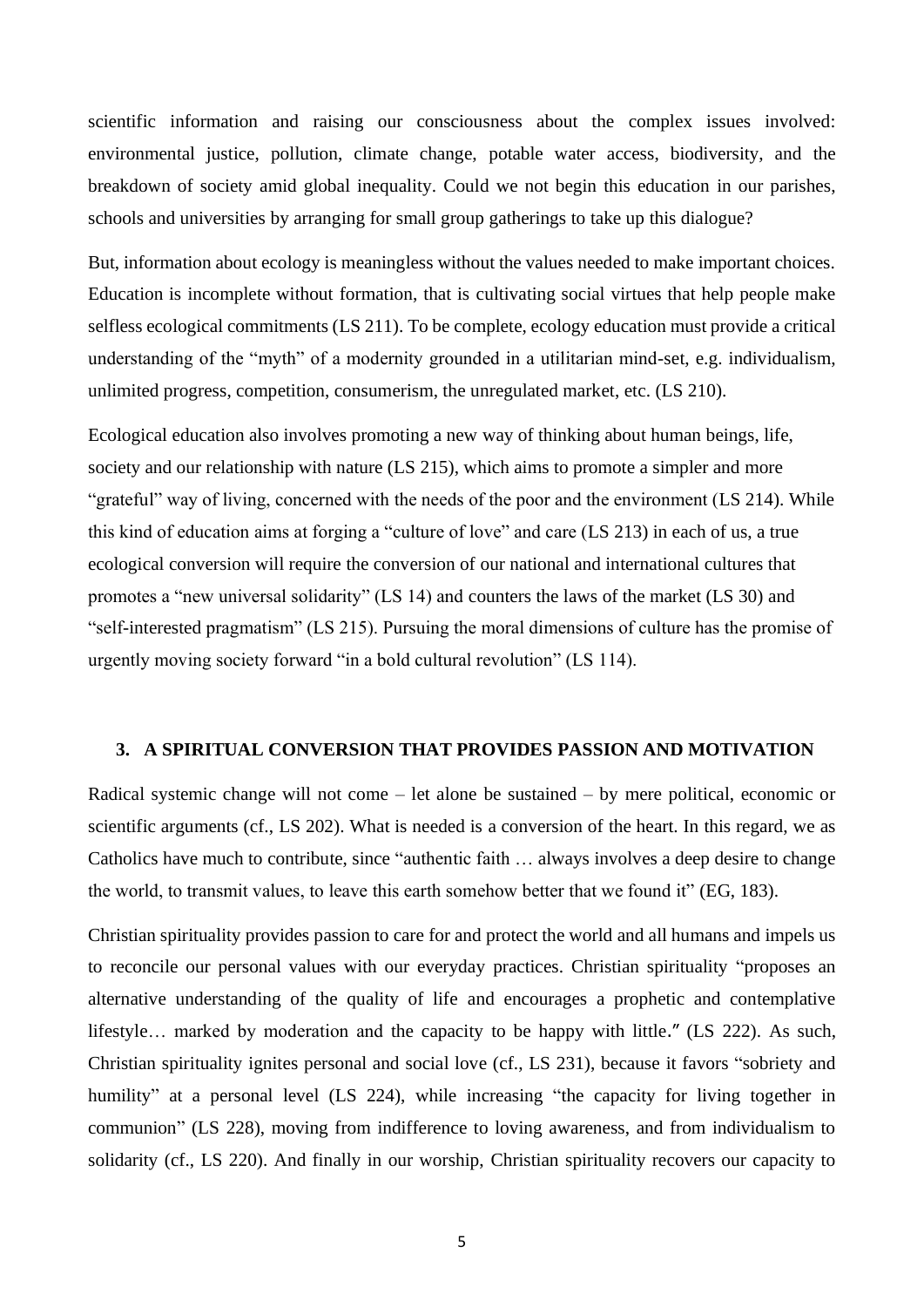contemplate and celebrate the goodness of Creation; it is the antidote to "a more intensified pace of life and work which might be called 'rapidification'" (LS 18).

Ours is a radical spirituality, equal to the radical change necessary to save human society and our common home. Consequently, one vital element of Christian spirituality that must occupy a central role in the transition to a sustainable planet with a just economy is sacrifice. This is a topic that is usually avoided in discussions of how to meet the ecological crises that confront us for two reasons. The first is that speaking clearly about the level of personal sacrifice that will be required to move toward an equitable economy makes it more difficult to form a consensus supporting climate justice. The second is that any discussion of sacrifice will be distorted by climate deniers to make the pathway to sustainability seem impossible.

But the world's great religious and ethical traditions urge us to confront the reality that major individual and societal sacrifice are essential to saving our planet. And these same spiritual and moral traditions are equally united in demanding that the marginalized must not bear heavy burdens in moving to planetary sustainability.

It might seem that a society such as ours has lost its capacity for sustained sacrifice, or at least lost sight of the ennobling role that sacrifice can play in our individual and communal lives. But if we look more deeply, we find in the enormous sacrifices that families make for their children a proclamation that sustained sacrifice is in fact all around us.

This is the lynchpin for building a public ethic of sacrifice in pursuit of a just and sustainable world. Pope Francis devotes tremendous attention in *Laudato Si*' to the ethic of intergenerational responsibility, which is ultimately rooted in the spirituality of sacrifice for those who will inherit the planet. We must be willing to publicly advance such an ethic, not as a position we grudgingly acknowledge the need for, but as the great moral call of our age.

The transformative power of spirituality is contagious. Starting from promoting a personal rediscovery of the beauty of Creation through the grace of Christ, it can fuel a conversion towards new structures, instilled with universal love that can build up the common good (cf., LS 219; 235). In sum, Christian spirituality can provide a rich and balanced understanding of the meaning of our life on Earth (cf., LS 125), as well as the basis for a new understanding of growth, underpinned by an economic system that has people at its center, with long-term policies that care for future generations (cf., LS 231).

## **Concluding Remarks**